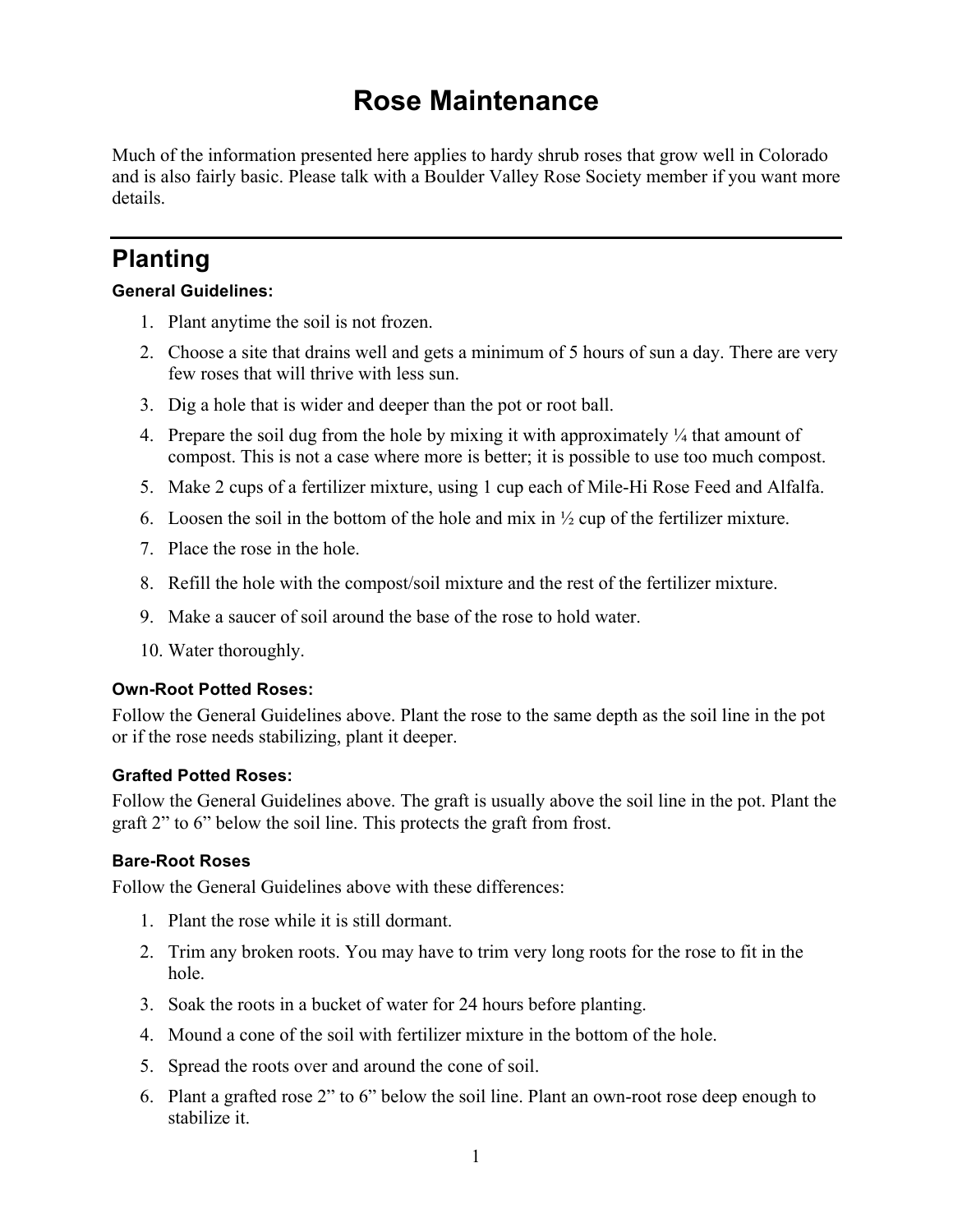- 7. Refill the hole and water following the General Guidelines.
- 8. Mound more soil over the canes as high as possible to keep them from drying out.
- 9. When the canes show growth, carefully remove the soil.

### **Transplanting**

It's best to transplant roses before they leaf out. Follow the planting General Guidelines above for potted roses.

# **Simple Pruning**

Pruning gives your rose an attractive shape, encourages new growth, and keeps it healthy by removing dead, diseased, old, and insect-infected canes. Think about how you want your plant to look. Pruning is like giving your rose a haircut. A bad pruning job will usually outgrow itself.

**Important:** Wear gloves and use a good pair of sharp pruners.

**When:** Spring when the forsythia are blooming (mid- or late April) is the time to do the most extensive rose pruning. At that time you should see the leaf buds on the canes just beginning to swell. If you miss this early pruning, you can still prune later, however, later pruning affects the number of blooms on your plant. Don't prune in the fall.

#### **General Guidelines:**

**Note:** For young roses in their first or second year, do no pruning or only minimal pruning of live growth.

- 1. Prune out the dead wood, the entire branch or cane, if necessary. Dead wood is brown and dry. If you're not sure what's dead and what's alive, wait until the rose leafs out.
- 2. Prune out branches or canes that cross over and rub against each other, removing the weakest cane.
- 3. Prune out small, twiggy side growth.
- 4. When thinning the number of canes, remove older canes first. Prune the cane to the base of the rose. Old canes usually have a gray or brownish, weathered appearance. Removing old growth encourages new vigorous growth.
- 5. Shape and size the plant by cutting the strong canes to a uniform length. Make the cut  $\frac{1}{4}$ inch above a bud that is facing outwards. You want the new growth to grow out, not into the rose.
- 6. Make the cut at a 45- to 60-degree angle, so water runs off the wound.
- 7. If you have time, it's a good idea to seal the cut wounds of the larger branches or canes with Vaseline or Elmer's glue to keep out borers.

#### **Guidelines by Rose Type:**

- Repeat-blooming shrub roses: David Austin recommends cutting no more than  $\frac{1}{2}$  of the length of the canes.
- Once-blooming roses: If you want to reduce the size of these roses, prune after they bloom; otherwise, you will reduce the number of blooms.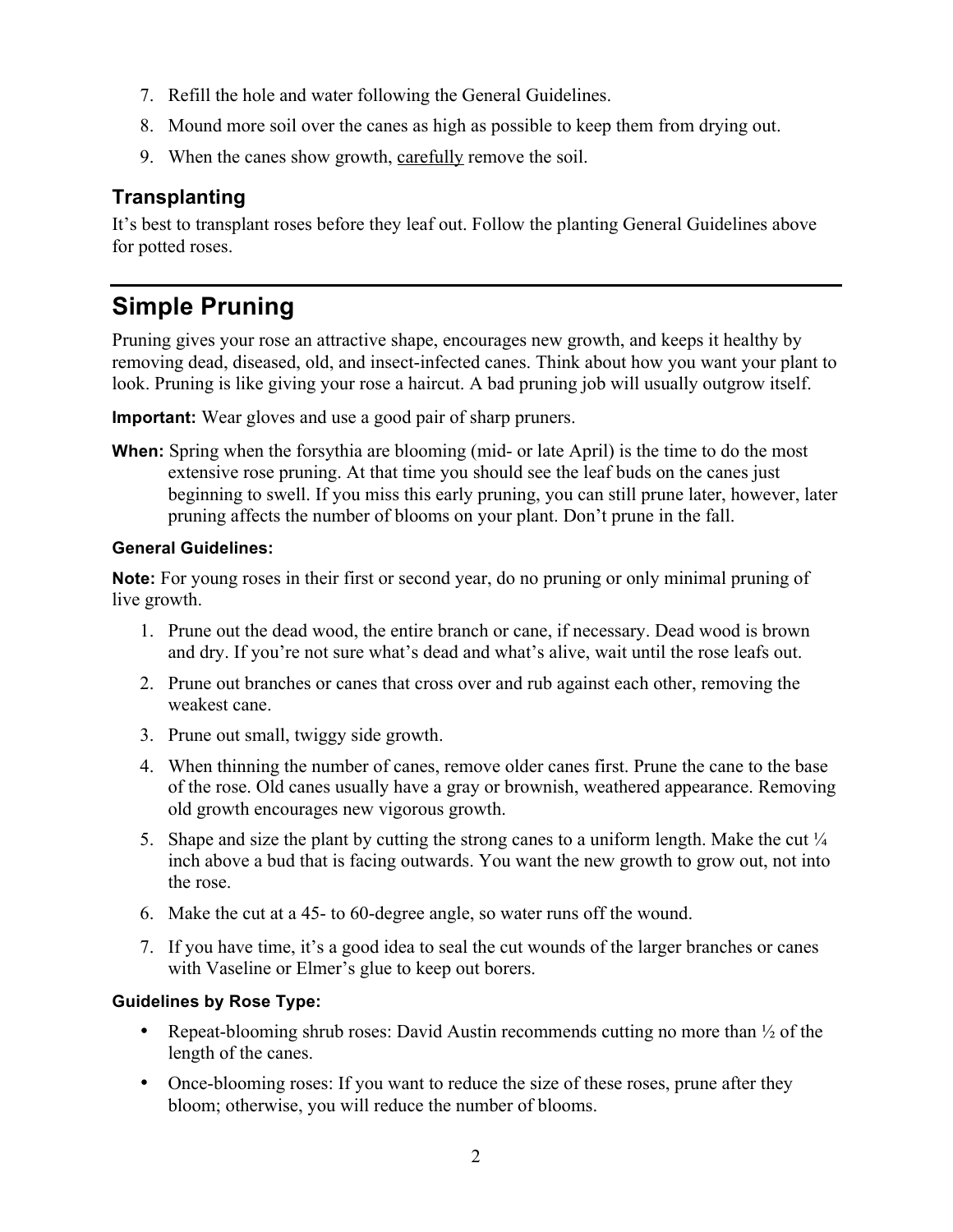- Climbing roses: Remove the dead canes and trim for shape.
- Hybrid tea/floribunda/grandiflora roses: Cut back as much as 12" to 18" above the soil line.
- Miniature roses: Treat them the same as repeat-blooming shrub roses.

### **Deadheading Roses**

To promote new bud growth and blooming, remove the dead flowers. Cut old blooms just above a 5- or 7-leaved leaf stem. (This also applies to cutting the roses for a bouquet.) **If you're short of time, snap off the spent blooms.** After the first flush of blooms is also a good time to combine deadheading and pruning to shape the rose.

It is best to allow the flowers to form hips after September 1. This will signal the plant to become dormant for the winter. **Cutting blooms to bring inside this time of year is fine; don't deny yourself fall bouquets**!

## **Fertilizing**

We recommend Mile-Hi Rose Feed because of the quality of the ingredients. Plus it's organic, and there is less chance of burning if you over-fertilize.

**Note:** These guidelines are for shrub roses. Hybrid teas may require additional fertilization.

**When:** Fertilize in early spring – April 15 to May 15 – as the leaves start to expand. A second application may be applied in September. Two applications have been effective at the Dushanbe Tea House rose garden.

# **Watering**

Roses require 1 to 2 inches of water per week, either from rain or your hose.

**When:** Morning is the best time to water.

**How Much:** Water deeply so the soil is wet 5 to 6 inches below the surface.

**How Often:** Water at least once a week. During the heat of summer, you may have to water twice a week. Water if the leaves look wilted in the cool of the morning.

### **Rose Pests**

| <b>Pest</b>         | What it looks like                                                                                                                                    | What to do                                                                                                                                                    |
|---------------------|-------------------------------------------------------------------------------------------------------------------------------------------------------|---------------------------------------------------------------------------------------------------------------------------------------------------------------|
| Aphids              | Small green or brown insects<br>that infest new growth,<br>including the bud. Watch for<br>shiny sap on the leaves.<br>Aphids like it moist and cool. | A sharp stream of water to the infested area<br>regularly helps. If there are a lot of aphids,<br>spray the area with Insecticidal Soap. Repeat<br>as needed. |
| <b>Spider Mites</b> | Watch for yellow and<br>brownish crisp leaves near the<br>ground. Mites like it hot and<br>dry.                                                       | A sharp stream of water to the under side of<br>the foliage three days in a row will stop an<br>infestation. Watch carefully and repeat as<br>needed.         |